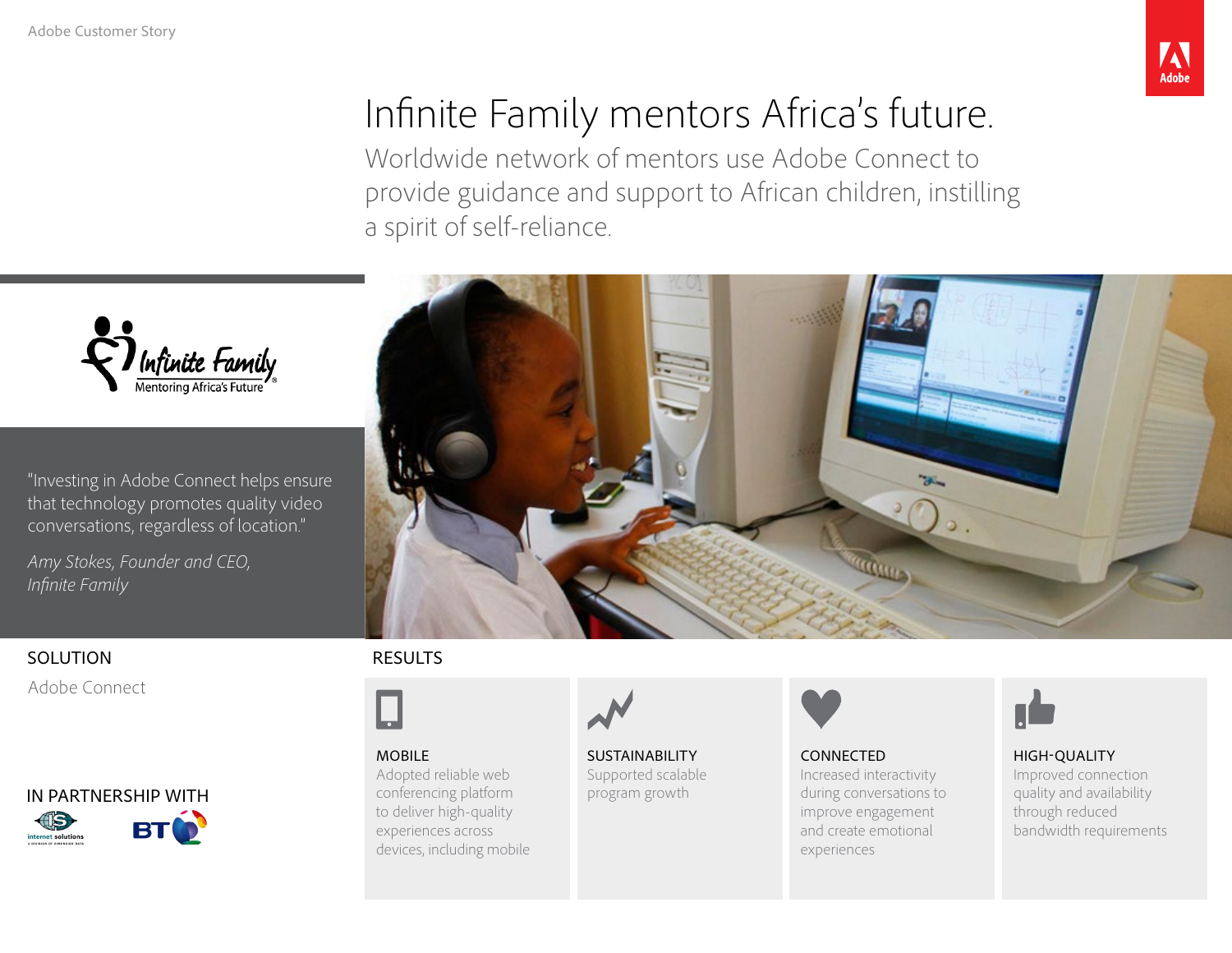Infinite Family Employees: 300+ New York, New York *www.infinitefamily.org* 

# **CHALLENGES**

- Providing reliable face-to-face communications, regardless of location or device
- Improving interactivity during web conferences by integrating video, chat, games, and other engagement tools
- Supporting program participants in remote sites with limited bandwidth

### Facilitating success

In everyone's life, there are people who shape who we are. However, in parts of the world where illness and poverty have diminished adult populations, there is an entire generation of children who need guidance on how to be successful in their journey towards adulthood.

That's where Infinite Family steps in, connecting adult mentors from around the world via a virtual forum with teens and pre-teens in communities affected by HIV/AIDS and poverty within townships, informal settlements, and rural villages. Within virtual meeting rooms, meaningful conversations happen—from helping children with homework and discussing the day's events to building strategies around how to achieve long-term goals.

Infinite Family is the result of the personal journey of its Founder, Amy Stokes. When she and her husband visited South Africa to adopt their son, she saw a clear need to help support the country's children by providing not just basic necessities, but also to empower them with the guidance to improve their lives. Since then, Stokes and her team have worked tirelessly to provide mentorship to a generation in need.

"We use technology to bridge physical distance and to build trusting relationships that allow our Net Buddy mentees to learn from their mentors' life experiences," says Stokes. "We wanted to enable very personal and meaningful interactions. To achieve that, we needed a reliable, high-quality web conferencing platform to support face-to-face conversations, creating impact and an emotional connection."

Video was only the top-line requirement. Infinite Family also wanted to adopt a solution that would support the widest range of interactions possible to both enhance online interaction and help Net Buddies build social, language, technology, and academic skills. "To fully engage with young people and teach them a new skill, you need to communicate in multiple ways and provide a holistic experience," says Stokes. "To learn English, for example, Adobe Connect allows our students to read, write, see, and hear it spoken by their mentors, as well as practice speaking it themselves. Equally important, they have the freedom to have fun and play games together." This approach helps build rapport between kids and their mentors, and offers richer experiences for everyone.

# Flexibility that matters

After evaluating several web conferencing and collaboration platforms, Infinite Family chose Adobe Connect as the cornerstone of its interactive platform. In addition to supporting reliable, high-quality communications, Adobe Connect provides multiple ways for mentors and Net Buddies to interact.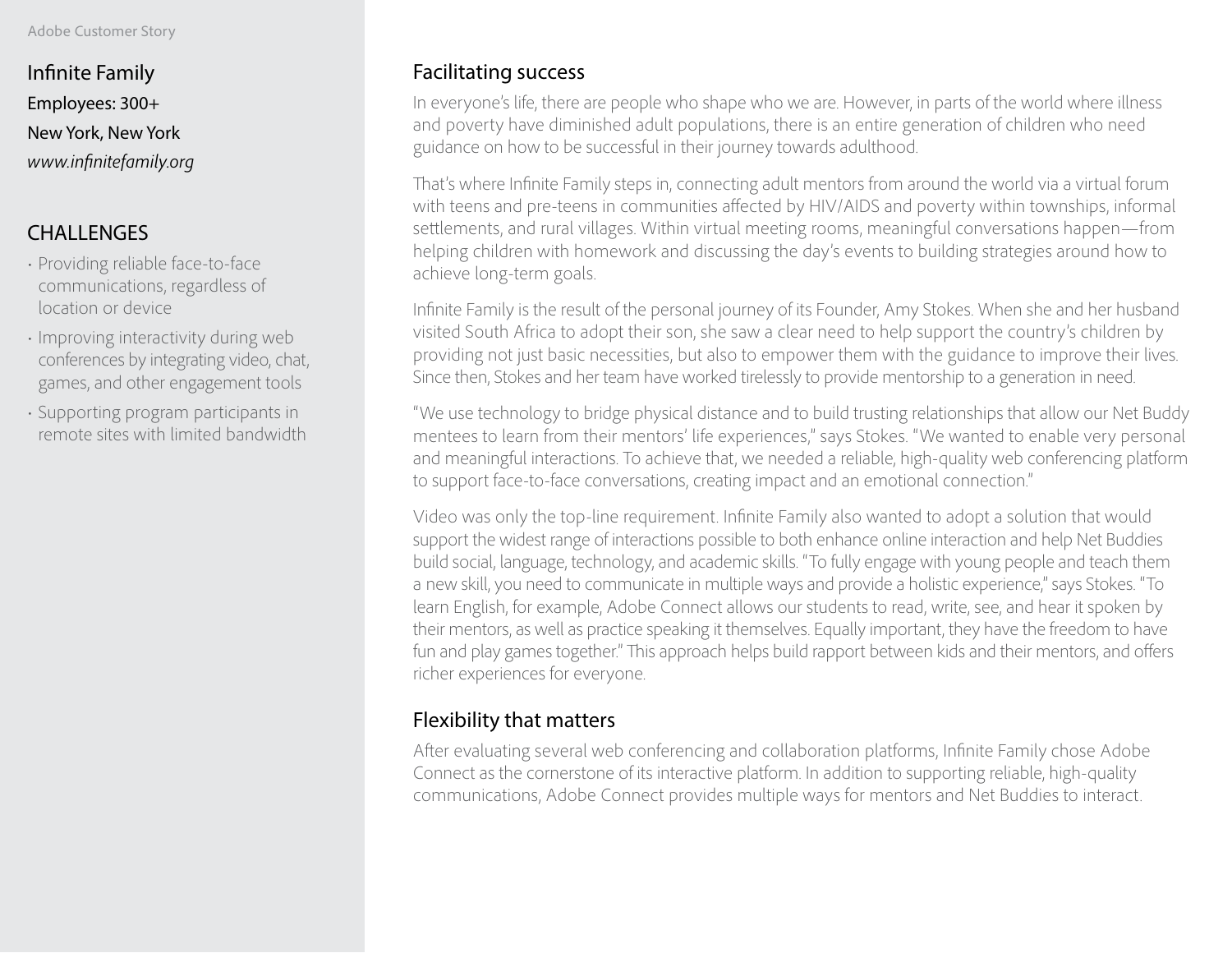

"Investing in Adobe Connect helps ensure that technology promotes quality video conversations, regardless of location."

*Amy Stokes, Founder and CEO, Infinite Family*

"The modular pods available in Adobe Connect enable participants to pull in a wide variety of content—including live and recorded videos, games, chat, whiteboards, and more—in a seamless, easy-to-navigate experience," says Zoleka Petse, Deputy Program Director, Infinite Family South Africa. "It also supports more natural conversations that mentors and Net Buddies would have if they were face to face."

For example, so that they can better understand their country's rich history and its struggle toward equality, Net Buddies and their mentors were encouraged to take a virtual visit of South Africa's Apartheid Museum together and learn why the country celebrates Freedom Day—the day commemorating the country's first post-apartheid elections. Together they saw photos, read speeches, and learned about the events that led to the birth of a democratic South Africa.

Since its initial implementation, Infinite Family upgraded to the latest version of Adobe Connect to take advantage of lower bandwidth requirements and facilitate higher-quality interactions. By requiring about 20% of the bandwidth compared to previous versions, the organization can support more conversations simultaneously at each mentoring lab without sacrificing experiences. Additionally, lower bandwidth requirements help support the organization's desire to deploy new terminals in rural locations where bandwidth is at a premium.

"It's important that we are supporting the highest-quality interactions wherever we are located so everyone can get the most value from the experience," says Stokes. "Investing in Adobe Connect helps ensure that technology promotes quality video conversations, regardless of location."

New mobile capabilities available in Adobe Connect—including video, content sharing, and annotation tools—also provide additional flexibility for mentors to engage in meaningful face-to-face conversations without sacrificing the quality of experience. "Many of our mentors work on the go and remotely—offering mobile experiences through Adobe Connect helps them meet their commitment to their Net Buddies," says Stokes. "At the same time, delivering the same quality experience, regardless of device and location, helps to expand our community by increasing the number of people who can participate."

# Strong foundations

In order to participate in the program as a mentor, candidates are required to complete an application and attend training courses on how to both leverage the technology and interact with young people. To increase training impact, Infinite Family mentor instructors also use Adobe Connect. "The same way we are engaging with African teens, we can show mentors best practices on using the technology in real time," says Stokes. "Also, we can have face-to-face conversations to confirm understanding, use surveys and chat pods to reinforce learning, incorporate pre-recorded content, and provide more personalized learning."